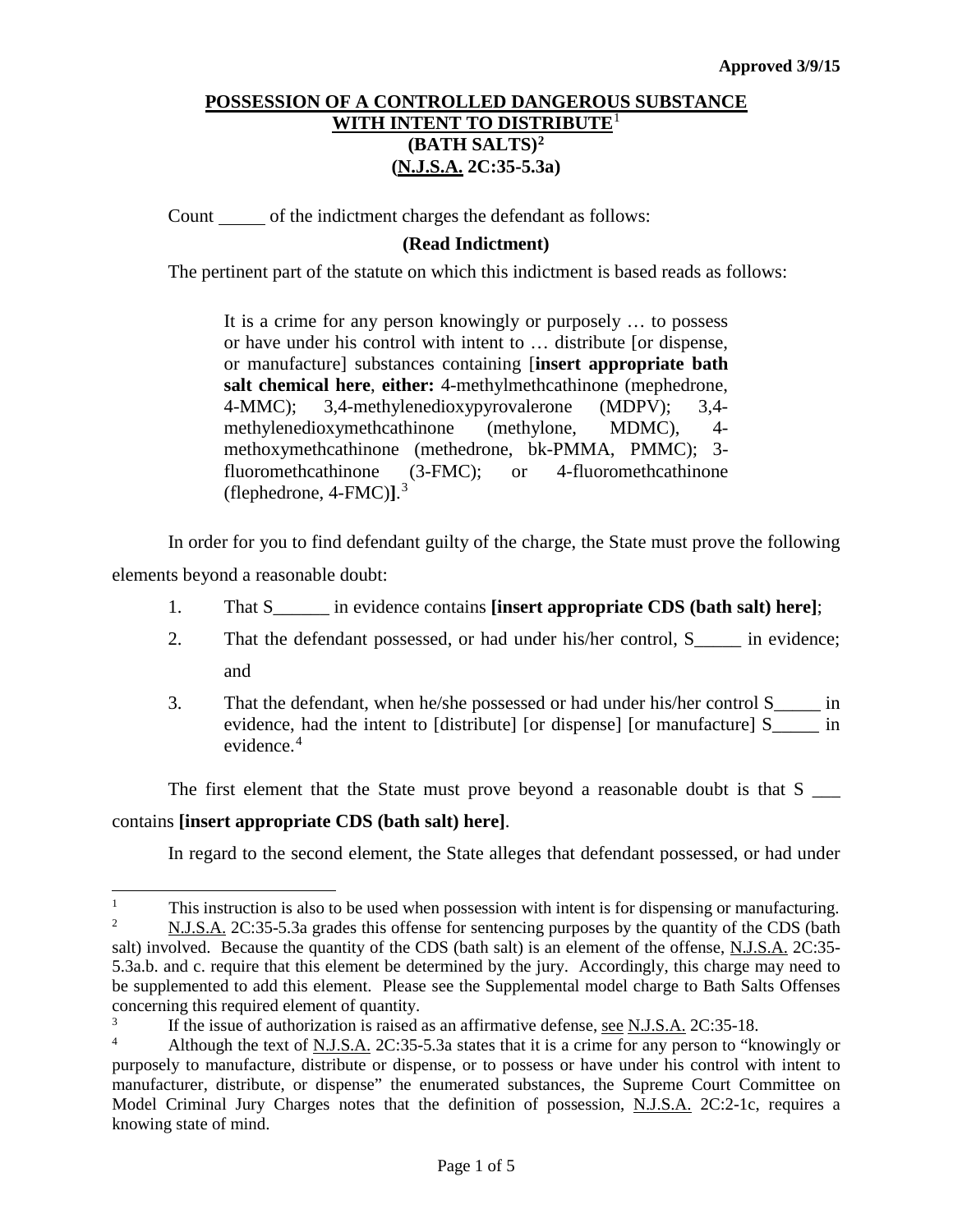his/her control, S in evidence. To "possess" an item under the law, one must have a knowing, intentional control of that item accompanied by knowledge of its character. So, a person who possesses an item such as ( **IDENTIFY RELEVANT ITEM(S)**) must know or be aware that he/she possesses it/them, and he/she must know what it is that he/she possesses or controls (that it is ). [**WHERE APPLICABLE**, charge: Possession cannot merely be a passing control, fleeting or uncertain in its nature.] In other words, to "possess" an item, one must knowingly procure or receive an item or be aware of his/her control thereof for a sufficient period of time to have been able to relinquish his/her control if he/she chose to do so.

The State must prove beyond a reasonable doubt that a possessor acted knowingly in possessing the item. A person acts knowingly with respect to the nature of his/her conduct or the attendant circumstances if he/she is aware that his/her conduct is of that nature, or that such circumstances exist, or he/she is aware of the high probability of their existence. A person acts knowingly as to a result of his/her conduct if he/she is aware that it is practically certain that conduct will cause such a result. Knowing, with knowledge, or equivalent terms have the same meaning.

Knowledge is a condition of the mind. It cannot be seen. It can only be determined by inferences from conduct, words or acts. Therefore, it is not necessary for the State to produce witnesses to testify that a particular defendant stated, for example, that he/she acted with knowledge when he/she had control over a particular thing. It is within your power to find that proof of knowledge has been furnished beyond a reasonable doubt by inference which may arise from the nature of the acts and the surrounding circumstances.

A person may possess (an item) even though it was not physically on his/her person at the time of the arrest, if he/she had in fact, at some time prior to his/her arrest, had control over it.

Possession means a conscious, knowing possession, either actual or constructive.

# **[CHARGE THE FOLLOWING PARAGRAPHS WHICH APPLY TO YOUR CASE] ACTUAL POSSESSION**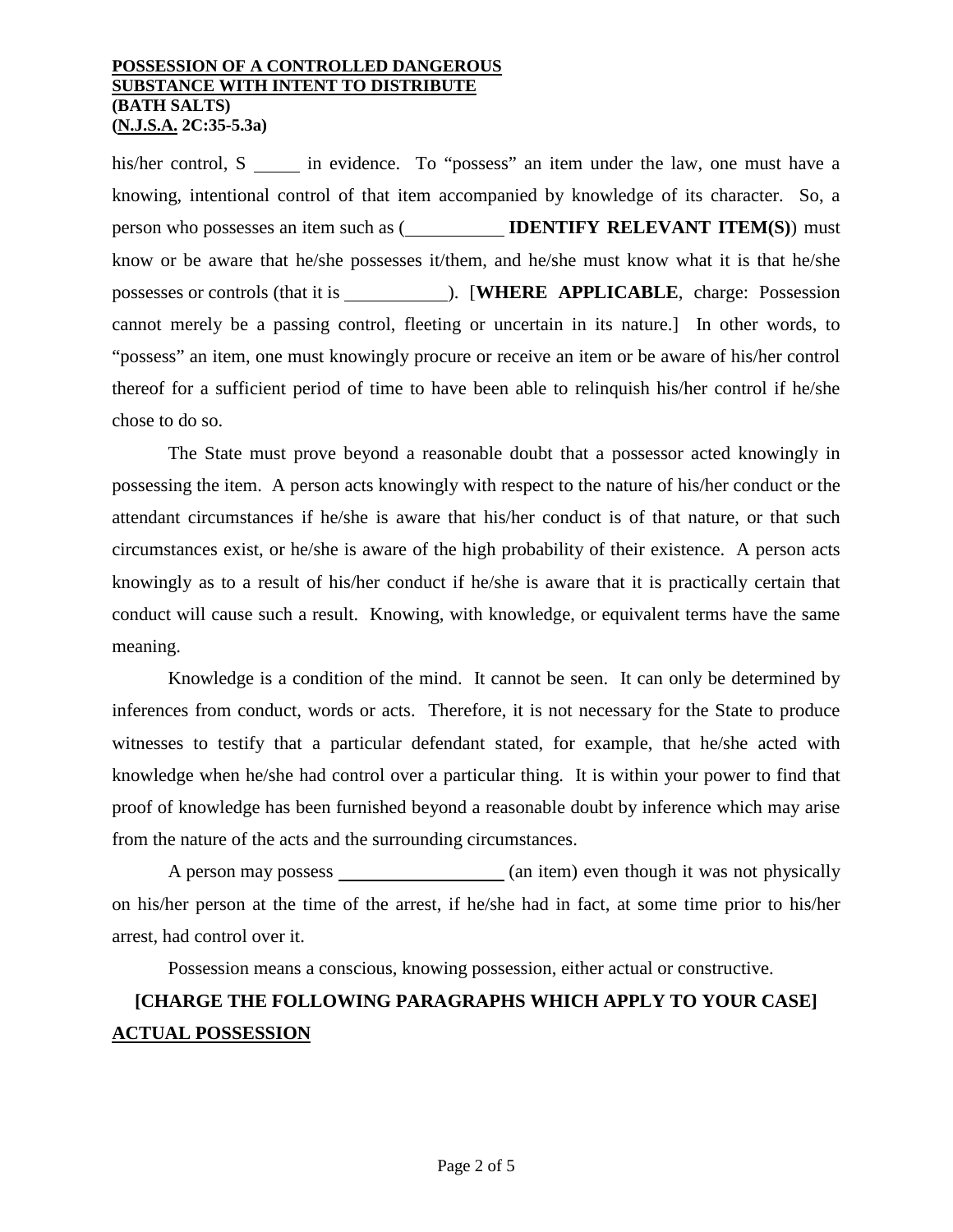A person is in actual possession of an item when he/she first, knows what it is: that is, he/she has knowledge of its character, and second, knowingly has it on his/her person at a given time.

## **CONSTRUCTIVE POSSESSION**[5](#page-2-0)

Possession may be constructive instead of actual. As I just stated, a person who, with knowledge of its character, knowingly has direct physical control over an item at a given time is in actual possession of it.

Constructive possession means possession in which the possessor does not physically have the item on his or her person but is aware that the item is present and is able to and has the intention to exercise control over it. So, someone who has knowledge of the character of an item and knowingly has both the power and the intention at a given time to exercise control over it, either directly or through another person or persons, is then in constructive possession of that item.

## **JOINT POSSESSION**

 $\overline{a}$ 

Possession may be sole or joint. If one person alone has actual or constructive possession of an item, possession is sole. If two or more persons share actual or constructive knowing possession of an item, possession is joint.

In regard to the third element, the State must prove beyond a reasonable doubt that defendant possessed with the intent to [distribute] [or dispense] [or manufacture] S\_\_\_\_\_ in evidence.

"Distribute" means the transfer, actual, constructive or attempted, $6$  from one person to another of a controlled dangerous substance. It is not necessary that the drugs be transferred in exchange for payment or promise of payment of money or anything of value.<sup>[7](#page-2-2)</sup>

**[Charge the following when applicable:** To "dispense" means to deliver a controlled

<span id="page-2-0"></span><sup>&</sup>lt;sup>5</sup> In State v. Spivey, 179 N.J. 229 (2004), the New Jersey Supreme Court affirmed a conviction under N.J.S.A. 2C:39-4.1(a), Possession of a Firearm While Committing Certain Drug Offenses. There, the Court noted that that statute suggests a temporal and spatial link between possession of the firearm and the drugs. The Court held: "The evidence must permit the jury to infer that the firearm was accessible for use in the commission of the [drug] crime." In the appropriate case, therefore, the possession charge may be supplemented by this language.

<span id="page-2-2"></span><span id="page-2-1"></span>This definition is taken from the definitions of "distribute" and "deliver" set forth in N.J.S.A. 2C:35-2.

<sup>7</sup> State v. Heitzman, 209 N.J. Super. 617, 621 (App. Div. 1986), aff'd, 107 N.J. 603 (1987).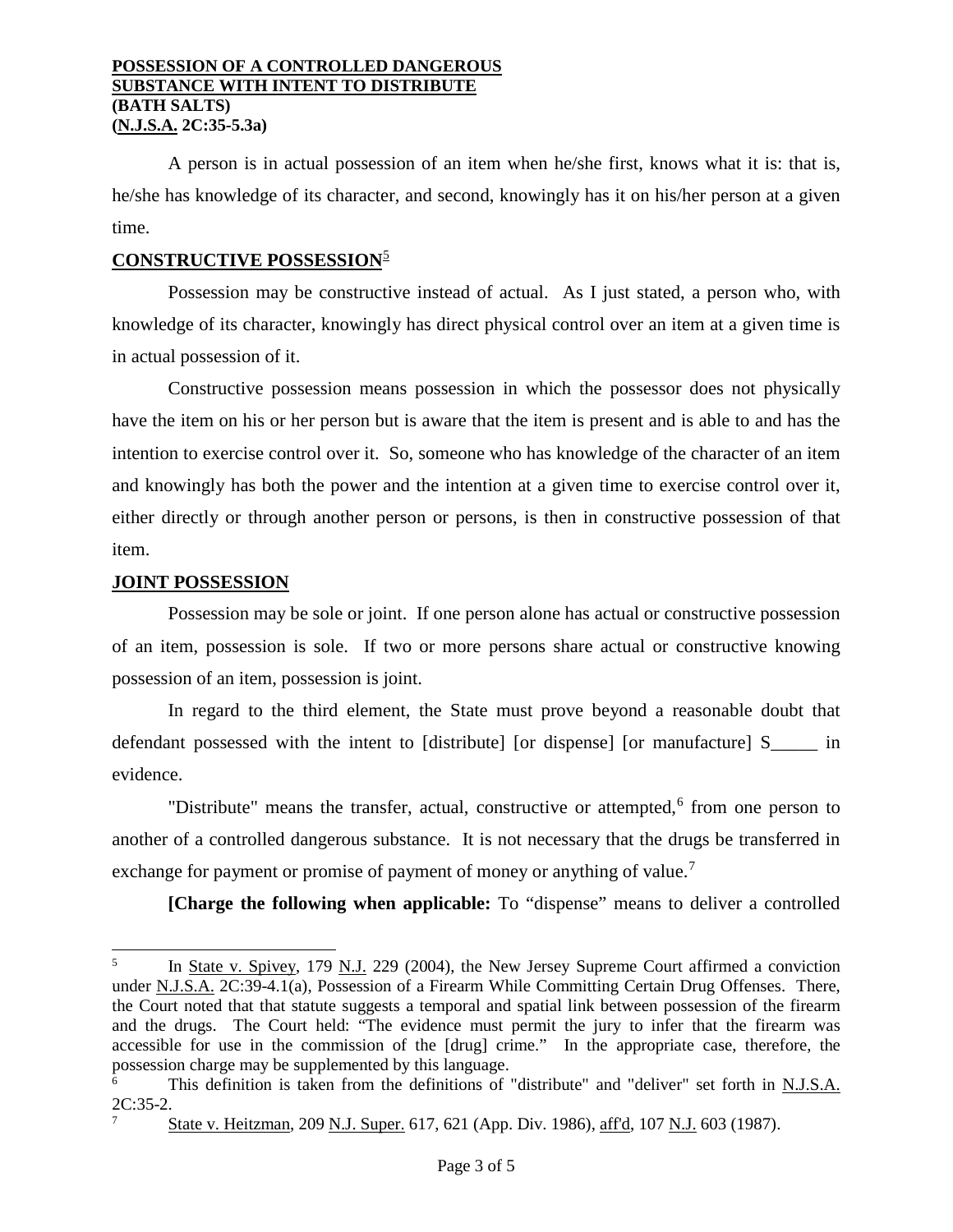dangerous substance to an ultimate user or research subject by or pursuant to the lawful order of a practitioner, including the prescribing, administering, packaging, labeling, or compounding necessary to prepare the substance for that delivery.**]**

**[Charge the following when applicable:** To "manufacture" means the production, preparation, propagation, compounding, conversion or processing of a controlled dangerous substance, either directly or by extraction from substances or natural origin, or independently by means of chemical synthesis, or by a combination of extraction and chemical synthesis, and includes any packaging or repackaging of the substance or labeling or re-labeling of its container, except that this term does not include the preparation of compounding of a controlled dangerous substance by an individual for his/her own use or the preparation, compounding, packaging, or labeling of a controlled dangerous substance: (1) by a practitioner as an incident to his/her administering or dispensing of a controlled dangerous substance in the course of his/her professional practice, or (2) by a practitioner (or under his/her supervision) for the purpose of, or as an incident to, research, teaching or chemical analysis and not for sale.[8](#page-3-0)

In this regard the term "practitioner" means a physician, dentist, veterinarian, scientific investigator, laboratory worker, pharmacist, hospital worker or other person licensed, registered, or otherwise permitted to distribute, dispense, conduct research with respect to, or administer a controlled dangerous substance in the course of professional practice or research in this State.<sup>[9](#page-3-1)</sup>]

## **[RESUME MAIN CHARGE]**

"Intent" means a purpose to do something, a resolution to do a particular act or accomplish a certain thing. Intent is a state of mind, and it is very rare that intent is proven by witnesses who can testify that an accused said he/she had a certain intent when he/she engaged in a particular act. The intention may be gathered from a person's acts, conduct, from all the person said and did at the particular time and place, and from all of the surrounding circumstances.

You may consider any evidence as to the quantity, purity, and packaging<sup>[10](#page-3-2)</sup> of S together with all the other evidence in the case to aid you in your determination of the element of intent to [distribute] [or dispense] [or manufacture.]

A person acts knowingly with respect to the nature of his/her conduct or the attendant

<span id="page-3-0"></span> $\frac{8}{9}$  N.J.S.A. 2C:35-2.  $\overline{a}$ 

<span id="page-3-1"></span> $\frac{9}{10}$  N.J.S.A. 2C:35-2.

<span id="page-3-2"></span>See State v. Perez, 218 N.J. Super. 478, 482-486 (App. Div. 1987).